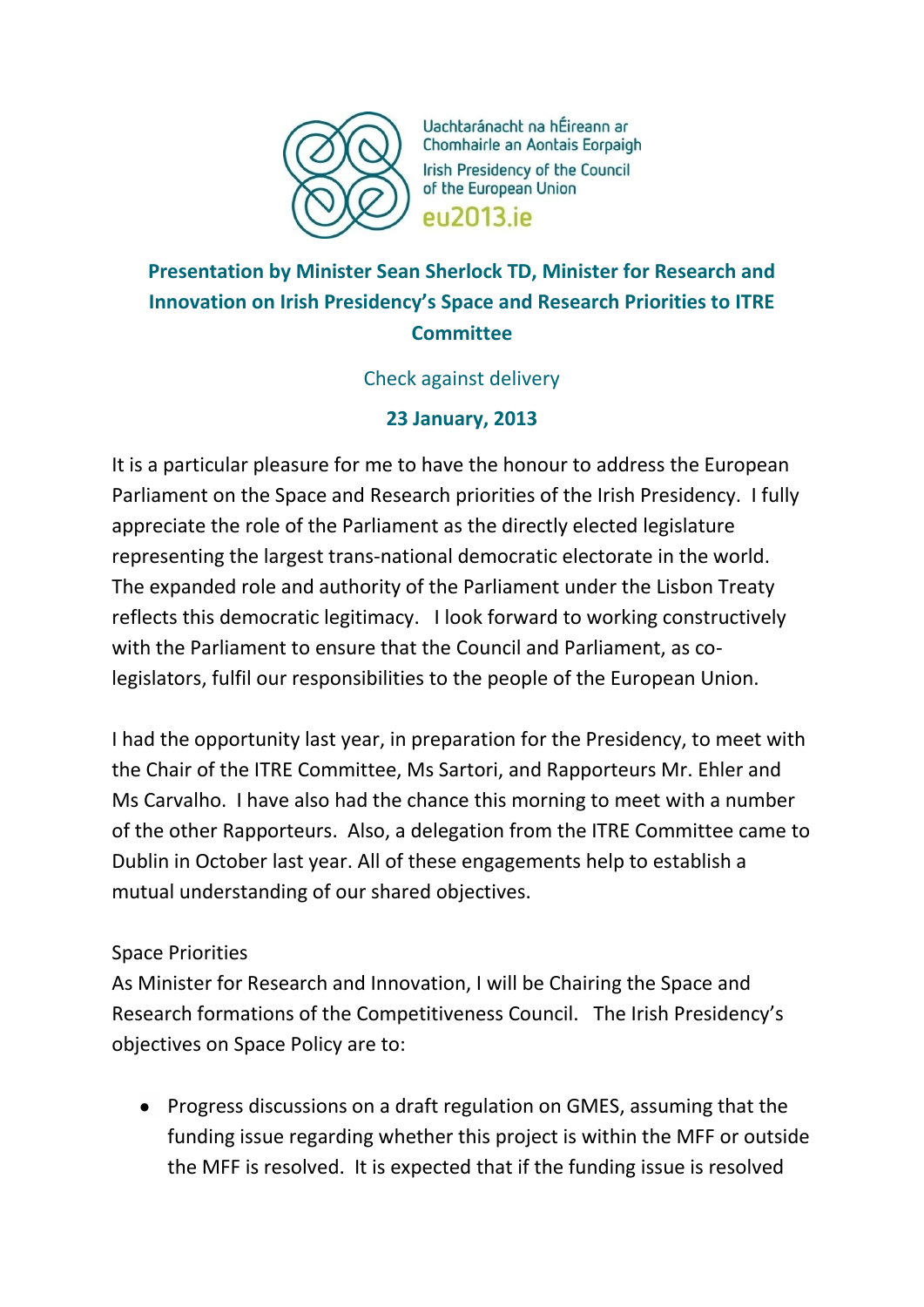the Commission will propose a Regulation by late Spring 2013.

- We also propose to progress a proposal for a Decision on Space Surveillance and Tracking - vital to the security of satellite assets, industry and the general population.
- Furthermore we would wish to reach conclusions on a Commission Communication due on Space Industrial Policy – a critical component which will enhance the potential involvement of SMEs in the Space Sector.
- During the Irish Presidency our ambition is to agree Council Conclusions on the relationship between the EU and ESA. This will provide direction to the Commission to pursue a set of actions which will assist in developing coherence and complementarity between both bodies.

I hope to be able to bring these dossiers to the table at formal meetings of the Competitiveness Council in February and May.

Significant progress on these dossiers would represent a major advancement in the Space interests of the European Union and the combined benefits of their socio-economic impacts should not be underestimated.

During the Irish Presidency, I look forward to continuing to promote the evolution and growth of the space sector at a European level and the significant benefits which this will bring to European industry, the research sector and society in general in both the short and in the longer term.

Research and Innovation Priorities

Objectives:

Research and innovation are of major importance given their potential role in contributing to economic recovery, competitiveness and growth across the EU. The Irish Presidency's objectives in this respect are to:

- Accelerate the realisation of economic and societal value and impact from European knowledge,
- Increase the global competitiveness of Europe's industry,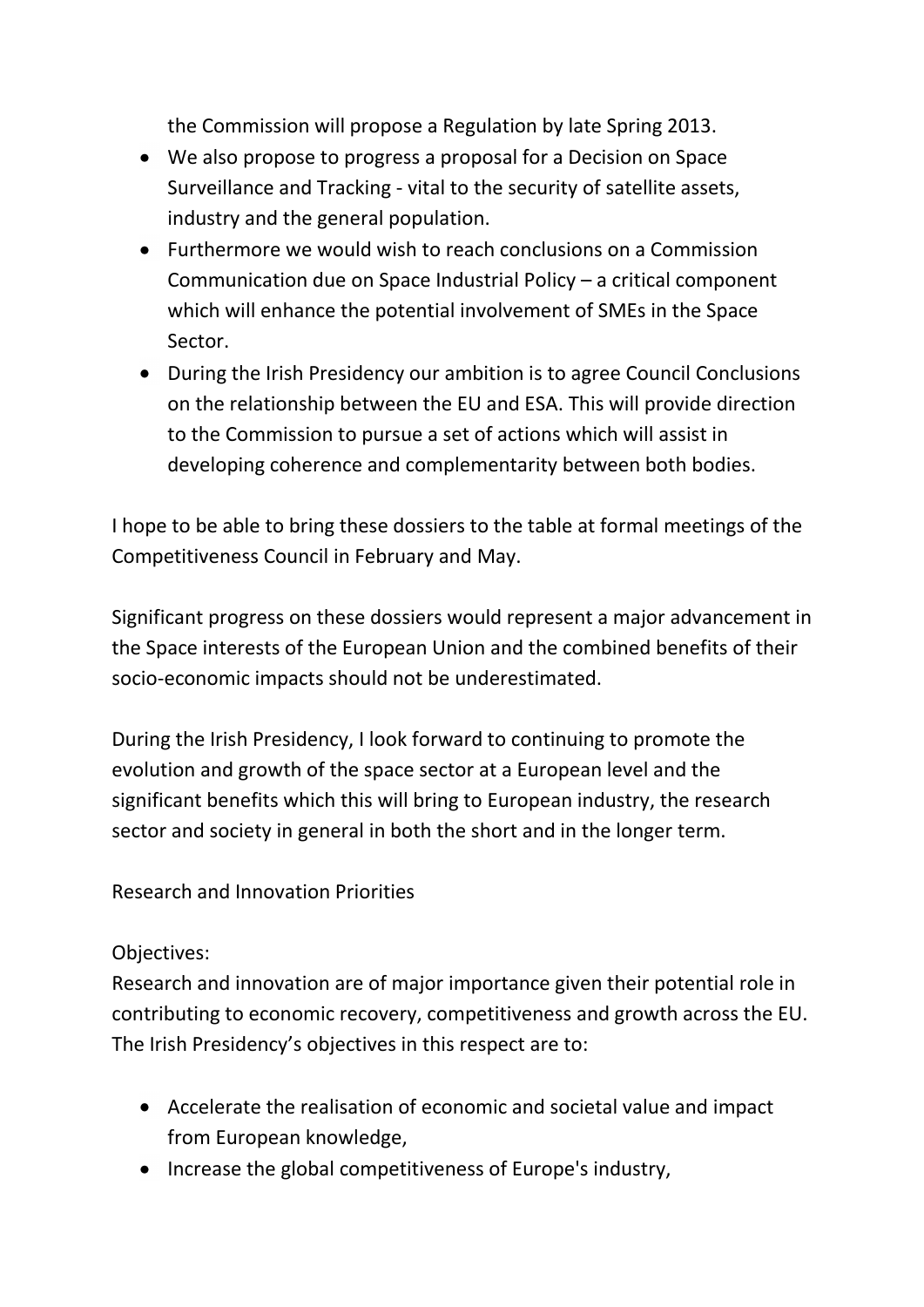- Enhance Europe's human capital in research and development,
- Improve the innovation capacity of Europe's SME's, and
- Maximise synergies with national level strategies and investment.

#### Actions:

To deliver these objectives we will give priority to the following actions through legislative actions, policy debates and conclusions at Council and dedicated Presidency events, as appropriate:

- Achieving agreement on the Horizon 2020 package
- Progressing the completion of the European Research Area
- Promoting the adoption and deployment of key enabling technologies, such as nanotechnology, and their commercialisation
- Promoting further development of the innovation capacity of SMEs
- Strengthening the research and innovation capacity of European regions
- Enhancing engagement between science and society on responsible research and innovation.
- 

### Horizon 2020

Of course, the key research and innovation priority for the Irish Presidency will be to achieve political agreement on the Horizon 2020 package. A great deal of work has already been done by previous Presidencies in agreeing a Council position on the various elements of the Horizon 2020 proposals. The Irish Presidency will work with the Member States, the European Parliament and the European Commission with a view to agreement by the end of our Presidency on the whole of the Horizon 2020 package.

Achievement of agreement on this item will of course be dependent on the conclusion of negotiations on the MFF. Research and innovation have been placed at the centre of the Europe 2020 strategy to promote smart, sustainable and inclusive growth through the Innovation Union Flagship Initiative. Much remains to be decided on the EU's budget and it is in all our interests to secure appropriate funding for research and innovation. I was particularly pleased to see that the ITRE Committee, when adopting its negotiating mandate on the Horizon 2020 package in November, gave broad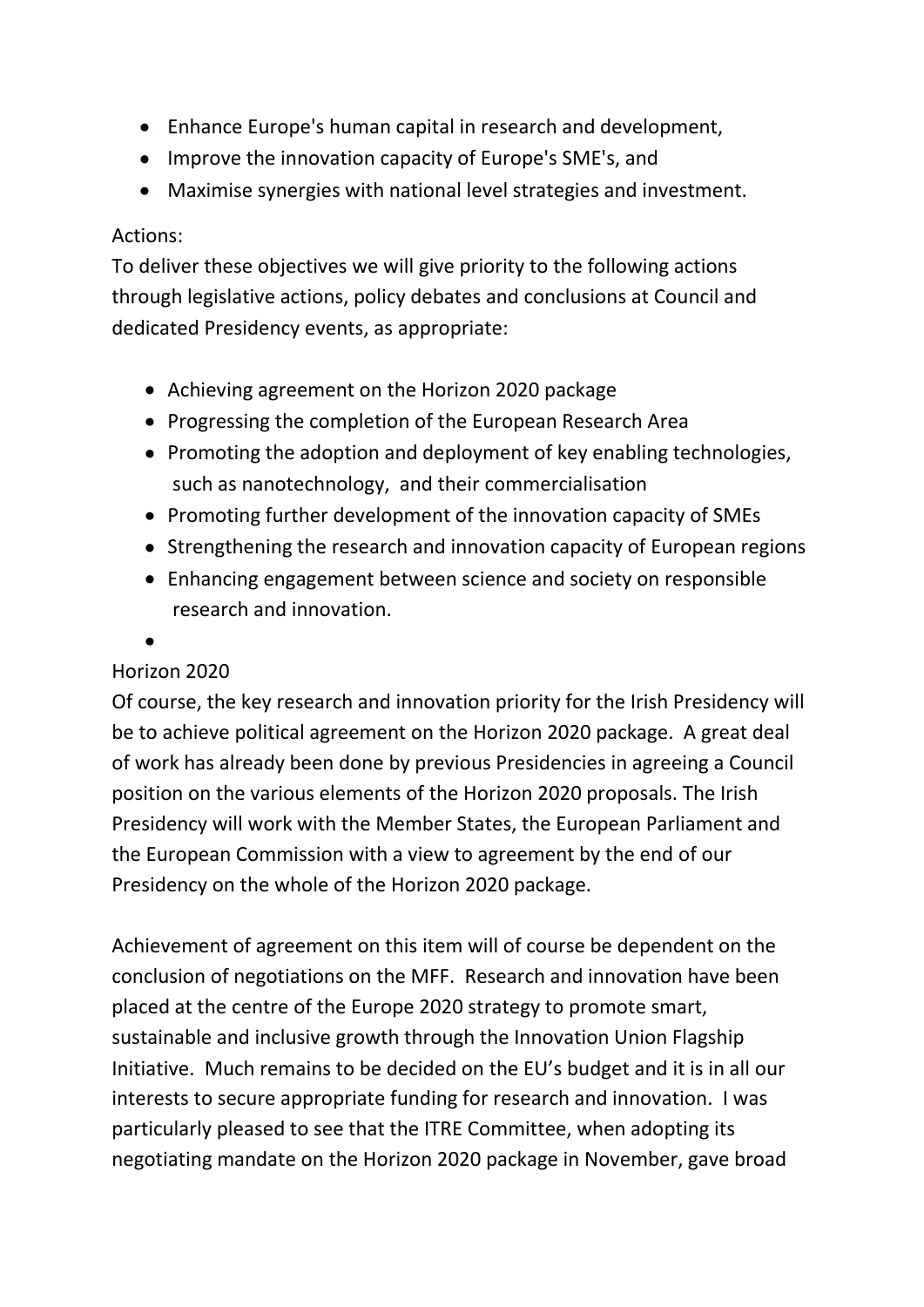support to Horizon 2020 stating "*This programme is an opportunity for Europe to invest in its future and to help us get out of the crisis ….The Union budget should mirror this ambitious goal."*

I know that discussion in the trilogue negotiations on Horizon 2020 has commenced at technical level, with the first trilogue meeting per se on 31 January. I welcome our shared commitment to advancing these negotiations. It is vital that we demonstrate to the citizens of the EU that we are representing their interests efficiently and effectively. And it is vital, therefore, that we make progress as speedily as possible to ensure that there will be sufficient time to give effect to the necessary legislative procedures to implement Horizon 2020 from the start of 2014.

I am pleased to see that the Parliament shares many of the interests on the Framework Regulation proposal that we have had at the Council. The Irish Presidency is looking forward to a fruitful negotiation with the Parliament on this major file. We will do our best, closely working with the European Parliament, to ensure that work on the various components of this package contributes to the three reinforcing priorities of Horizon 2020. Together, we must strengthen and extend the excellence of the Union's science base with world class researchers; maintain and increase the Union's industrial leadership; and address the major societal challenges through novel innovative solutions that foster growth and jobs in Europe.

I would like to stress at this point the importance of the principle of Simplification as a priority. It is important to strike the right balance between simplification and flexibility, in order to successfully implement Horizon 2020.

#### European Research Area

Europe needs a unified research area to attract talent and investment. Remaining gaps must therefore be addressed rapidly to create a genuine single market for knowledge, research and innovation. The Irish Presidency, therefore, also includes the further development of the European Research Area among its priorities. Our aim is to secure substantial progress towards meeting the target set by the European Council in February 2011 to complete the European Research area by 2014 in order to create a genuine single market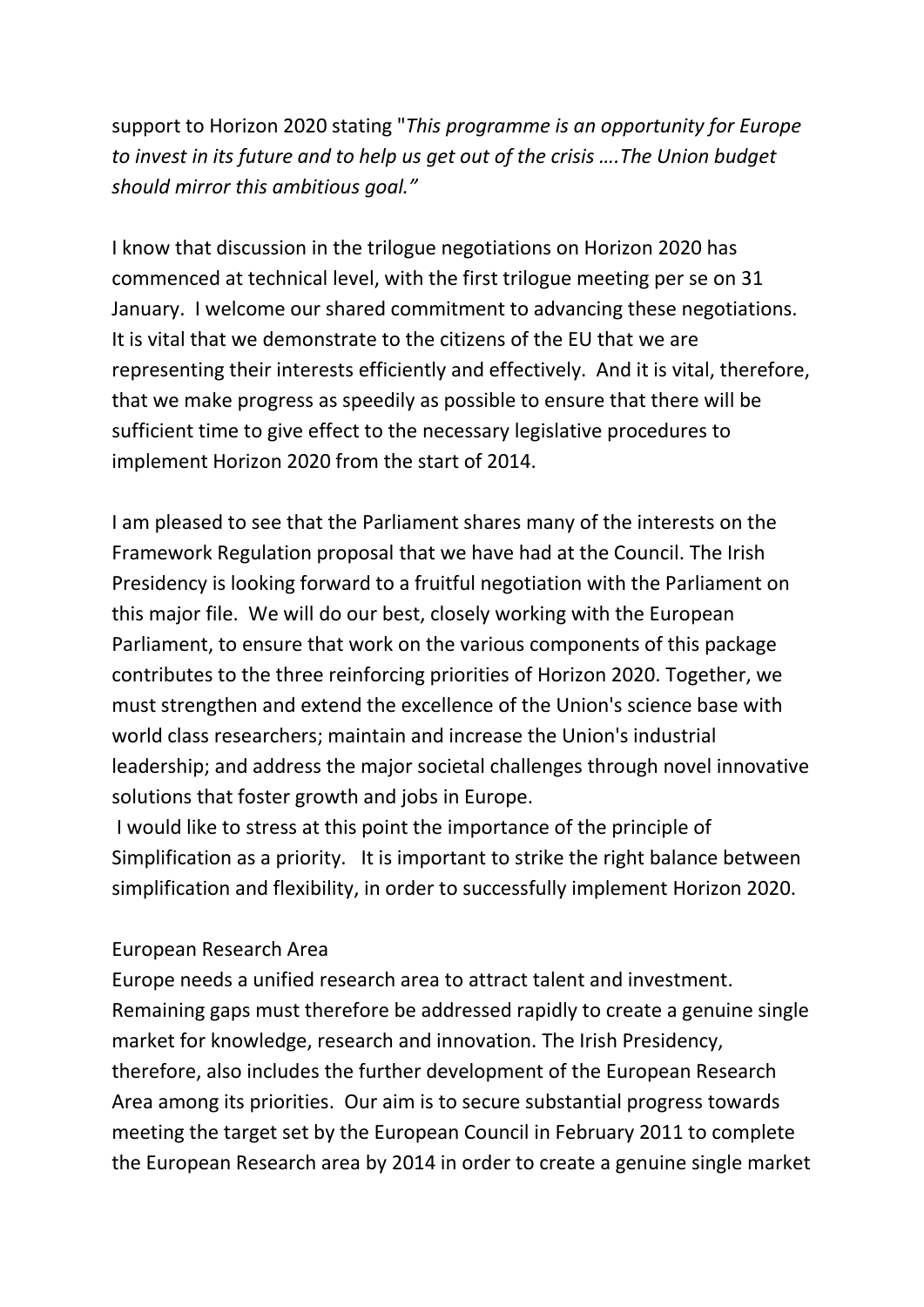for knowledge, research and innovation.

We will include a particular focus on a number of the ERA priorities identified in the ERA Communication:

- jointly addressing grand challenges,
- an open labour market for researchers,
- enhancing international cooperation

### Competiveness Council Meetings

We propose to hold meetings of the Competitiveness Council on 18 and 19 February and 29 and 30 May. Issues to be tabled by the Irish Presidency at the Competitiveness Council will include:

Better access to scientific information,

Where we propose to have a policy debate at Council on this important issue. The Presidency will continue to exchange views with the Parliament with a view to developing further the policy on open access and its implementation in the European Union, and in particular in the context of Horizon 2020.

How best to ensure coordinated public investment in research and innovation across Europe,

The Presidency will host a major Conference on Joint Programming on 28 February to 1 March on the lessons from the experience to date and the way forward in joint programming. Following on from this, we propose to have a policy debate on joint programming at Council in May.

In relation to the strategic nature of High-Performance Computing as a crucial asset for the EU's innovation,

The Presidency will propose the adoption of Council conclusions on the strategic nature of High-Performance Computing as a crucial asset for the EU's innovation.

Enhancing and focusing international cooperation in research and innovation